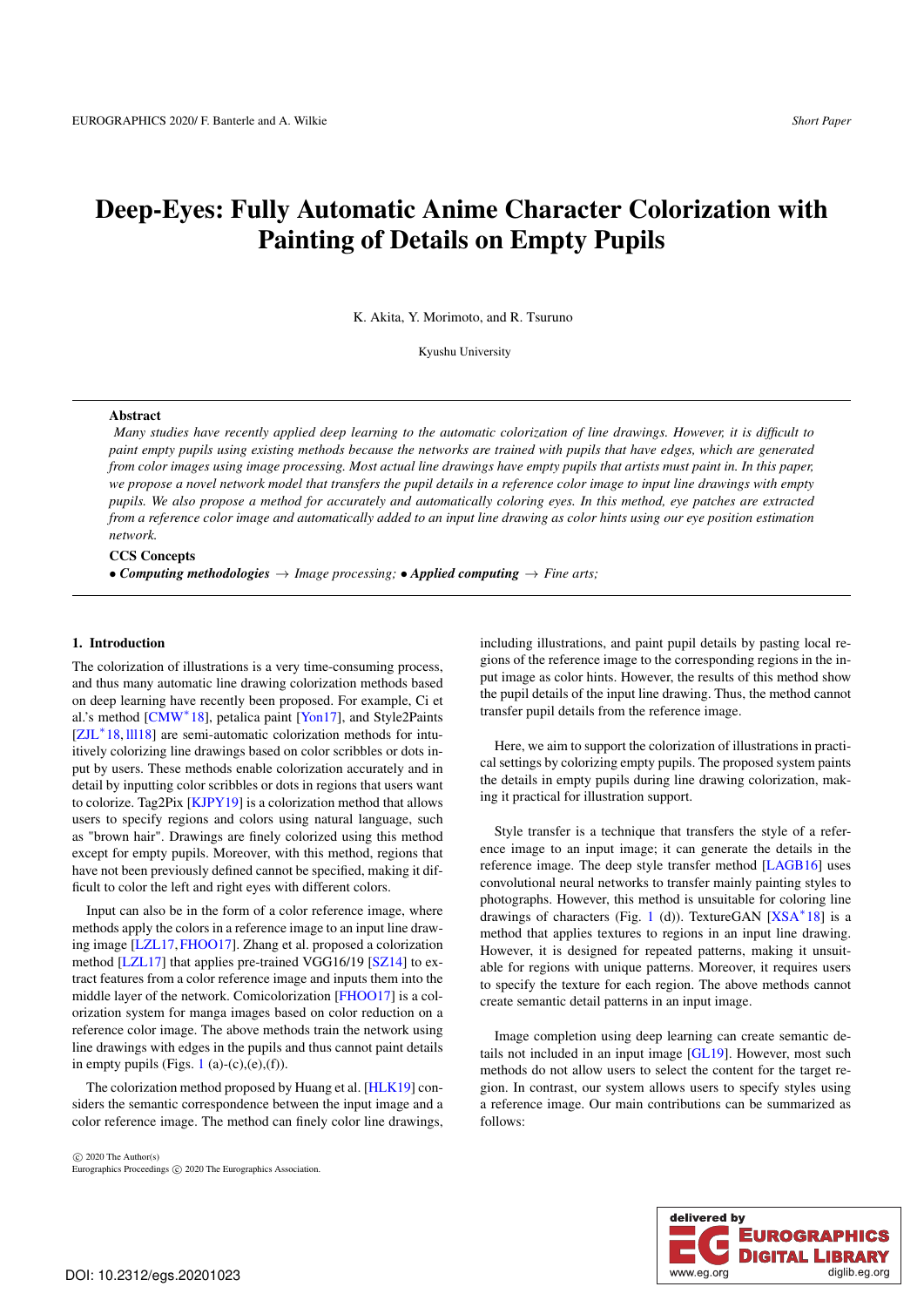*K. Akita, Y. Morimoto, & R. Tsuruno / Deep-Eyes: Fully Automatic Anime Character Colorization with Painting of Details on Empty Pupils* 82



Figure 1: *Comparison between existing colorization methods [Yon17,lll18,KJPY19,LAGB16] and proposed method. The color reference inputs are (a) color scribbles, (b) color dots, (c) natural language, and (d, e, f, g) color reference images. All output images are colorized based on the reference color image. The existing methods roughly colorize the line drawing but cannot express pupil details. The proposed method accurately colorizes the line drawing and generates pupil details based on our novel dataset of line drawings with empty pupils.*

- We combine a colorization network with an eye position estimation network to automatically and accurately color eyes.
- We propose a method for creating a novel dataset for generating pupil details.

#### 2. Overview

Figure 2 shows an overview of the proposed method. In our method, a line drawing and a color reference image (facial illustration) are given as inputs. The eye positions in the input images are first predicted by the eye position estimation network. A hint image is generated from these eye positions using image processing. Then, the hint image, input drawing, and reference image are input to the colorization network. The colorized image is the final output. We train the eye position estimation network with line drawings as the input and the eye positions as the output (see Sec. 4.1). Our colorization network is trained with line drawings and the corresponding hint images as the input and the corresponding color images as the output (see Sec. 4.2). In these line drawing datasets, regions around the eyes are erased. See Sec. 3 for our data creation method.

## 3. Data Creation

Here, we describe the creation of the datasets for the eye position estimation network and the colorization network. To train the eye position estimation and colorization networks, about 2.5k and 370k facial images were respectively cropped from videos [nic] and illustrations [AcBG19] for each network. To avoid low-resolution images, images with dimensions of at least  $256 \times 256$  pixels were detected by a facial detector [Nag11]. Those larger than  $256 \times 256$ pixels were cropped and resized to  $256 \times 256$  pixels. To create result images of all figures, we used danbooru2018 [AcBG19] and Nico-illust Dataset [IOO16].

#### 3.1. Line Drawing Extraction

We apply datasets of line drawings extracted from color images to train the two networks. To prevent the colorization network from overfitting to the training data [KJPY19], two kinds of line extraction are randomly applied, namely a morphological operation [Yon17] and XDoG [HWO12]. For the morphological operation, a color image is first converted to grayscale. Next, morphological processing is applied to make black lines thin. Then, the dilated image is subtracted from the grayscale image to obtain white contours. Then, the image is inverted to obtain the line drawing. XDoG is used to extract a binarized line image. To estimate the eye positions in an input color reference image, we apply XDoG to extract the line drawing (Fig. 2).

## 3.2. Dataset Creation for Eye Position Estimation Network

The eye position estimation network predicts the eye positions in the input line drawing and the color reference image. Here, the input line drawing has no edges in the pupils whereas the line drawing generated from the reference image has edges. This network works for cases with or without pupil details. The network is trained using line drawings with and without pupil edges. We create a dataset of line drawings without pupil edges because it is difficult to collect large quantities of illustrations without pupil details. We create line drawings with pseudo empty pupils by filling areas around eye positions in extracted line drawings with white ellipses. The height and width of the ellipses respectively range from 15 to 30 pixels and from 8 to 30 pixels. The color image dataset for this network is transformed to line drawings, 80% of which are transformed to pseudo empty pupils in the above processing. The mixed line drawing dataset comprises images with and without the pseudo empty pupils. This dataset is processed as below to increase estimation accuracy. Half of the images are rotated by a randomly selected angle in the range of -30 to 30 degrees in intervals of 5 degrees. Then,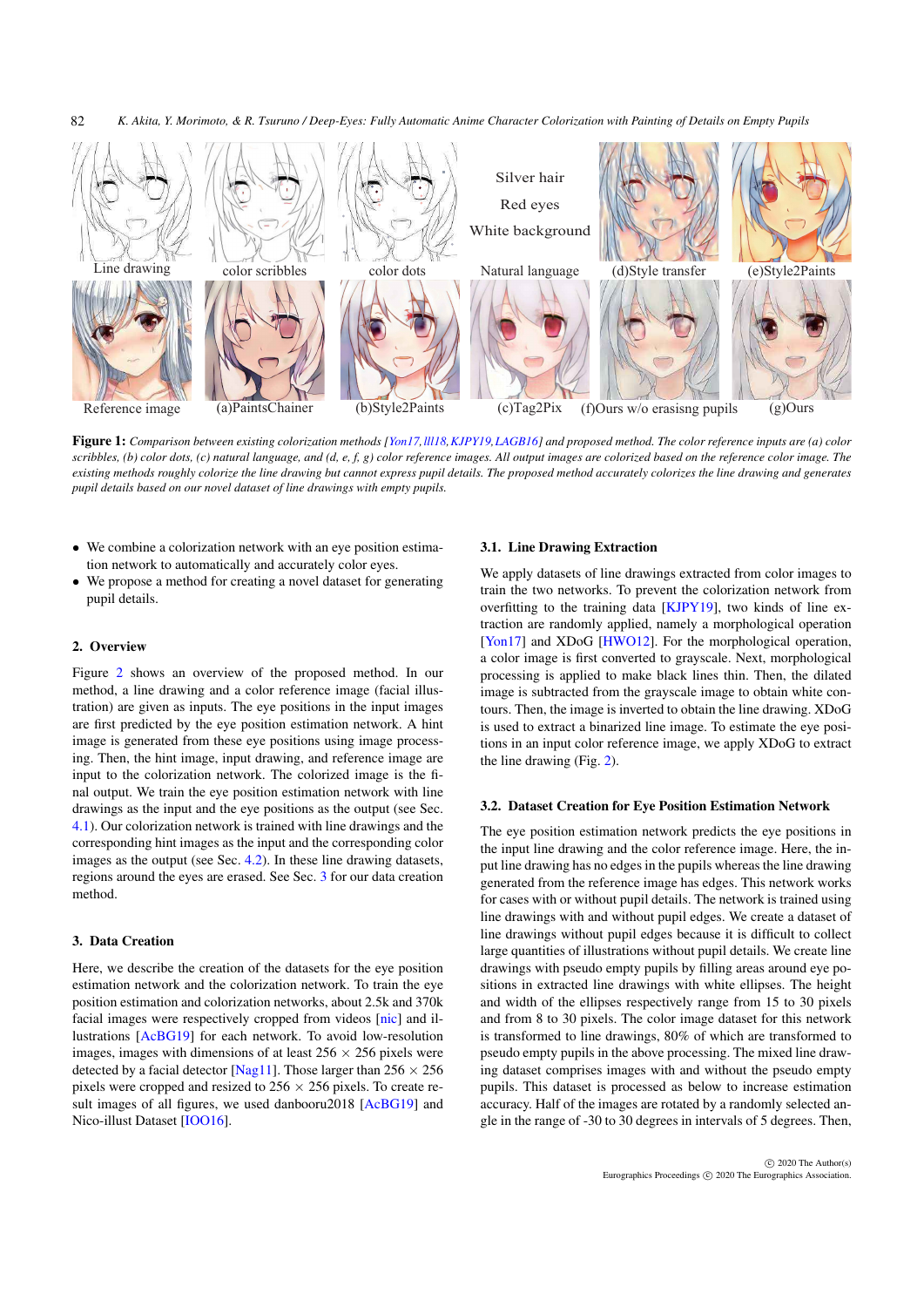*K. Akita, Y. Morimoto, & R. Tsuruno / Deep-Eyes: Fully Automatic Anime Character Colorization with Painting of Details on Empty Pupils* 83



Figure 2: *Overview of proposed method. Line drawings with and without edges in pupils are used to train the eye position estimation network and line drawings without edges in pupils are used to train the colorization network.*

they are randomly cropped to  $224 \times 224$  pixels in the bounding box of the rotated images. These images are the line drawing dataset for this network.

We train the eye position estimation network described in Sec. 4.1 using this mixed line drawing dataset. We create the ground truths of eye positions by manually specifying the positions of the right and left eyes.

## 3.3. Dataset Creation for Colorization Network

We train the colorization network using the pseudo empty dataset and color hint images as the input data and the corresponding color images for the dataset as the ground truths. The line drawings and color images are randomly cropped to  $224 \times 224$  pixels inside these images to increase robustness. When creating a hint image, if the eye patches are in the original scale, the coloring results will include areas that are unpainted or colored beyond the edges when the eye size is different between the input line drawing and the reference image. To minimize these artifacts, the height and width of the reference image are independently scaled in the range of 0.5 to 2 times, and then the eye patches with a size of  $48 \times 48$  pixels are cut out around the eyes. The cropped right and left patches are randomly arranged in one of four combinations (left-right, right-left, left-left, or right-right). We train the colorization network with the above-described hint images.

## 3.4. Hint Image Creation

A hint image is generated from the input reference image during colorization. The eye positions of the line drawing extracted from the color reference image are first predicted by the eye position estimation network. Then, the reference image is rotated so that the eyes are at the same angle as that of those in the line drawing to avoid shifting the pupil area in the output image. Eye patches around the pupils with a size of  $48 \times 48$  pixels are generated, as done in the training of the colorization network. Then, the eye patches are arranged at the eye positions of the input line drawing in an empty (black) image to generate the hint image.

#### 4. Network

Our method uses two types of network, namely the eye position estimation network and the colorization network. In this section, the structure and training of each network is described.

#### 4.1. Eye Position Estimation Network

The input and ground truths for training the eye position estimation network are the mixed line drawing dataset (Sec. 3.2) and the corresponding eye positions, respectively. Except for the input and output layers, the network structure is based on ResNet-34 [HZRS16]. The input layer has one channel to input the grayscale line drawing. The output layer has four channels to output the x and y coordinates of the right and left eyes. The output layer has no activation function because the network outputs coordinates.

The loss function of the network is the mean squared error. The Adam optimizer [KA15] is used with the parameters  $lr = 2e - 4$ ,  $\beta_1 = 0.9$ , and  $\beta_2 = 0.99$ . We trained the model for about 15k iterations with a batch size of 256.

#### 4.2. Colorization Network

We use the line drawing dataset with pseudo empty pupils (Sec. 3.3) and corresponding color hints of pupils as the inputs, and we use the corresponding color image as the ground truths to train the colorization network. The structures of the generator and discriminator of this network are almost the same as those for the drafting stage [ZJL<sup>∗</sup> 18]. Unlike the drafting stage, batch normalization [IS15] is used in the middle layer of our generator, and spectral normalization [MKKY18] is used in the middle layer of our discriminator. In addition, the reference image is transformed into color features using a histogram model [FHOO17]. These color features are input into the middle layer of the network. The input layer has four channels to input the grayscale line drawing and the hint image of pupils.

The loss function of the network is L1 loss and adversarial loss [GPAM<sup>∗</sup> 14], and optimizer is the Adam optimizer [KA15] with